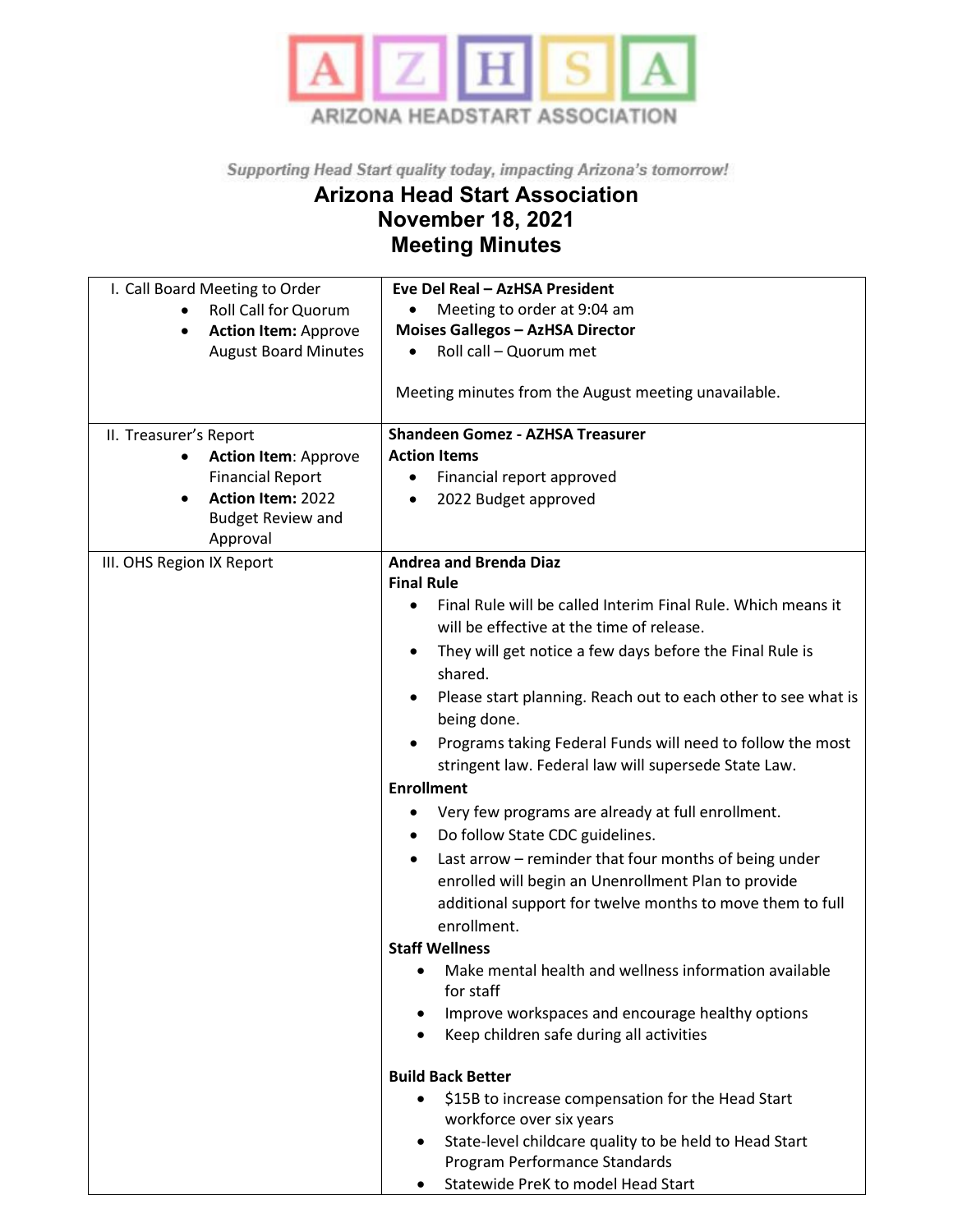|                               | <b>FY2002 Monitoring</b>                                                  |
|-------------------------------|---------------------------------------------------------------------------|
|                               | CLASS reviews will not be conducted                                       |
|                               | Focus Area 1 - virtual                                                    |
|                               | Focus Area 2 - In-person                                                  |
|                               | <b>Changes to FA1 and FA2</b>                                             |
|                               | They will ask how we are using are CARES, ARPA and CRRSA                  |
|                               |                                                                           |
|                               | funds.                                                                    |
|                               | How have they improved your program; what challenges                      |
|                               | have you had?                                                             |
|                               | How have we become more inclusive for our staff and                       |
|                               | children?                                                                 |
| Lori Masseur - HSSCO Director |                                                                           |
| IV. ADE/HSSCO Update Report   | <b>System Investment Updates</b>                                          |
|                               | Executive Budget and Legislation - \$6.9 Million                          |
|                               | Literacy Coaching - \$3.1M                                                |
|                               | Kindergarten Entry Evaluation - \$1.5M - AZ one of 35<br>$\bullet$        |
|                               | states requiring this evaluation                                          |
|                               | Investment Updates (DES ARPA)- \$95.7 Million                             |
|                               | Building Educator Capacity - \$47.2M<br>$\bullet$                         |
|                               | Data Integration & ECE Financing Plan - \$1.5M<br>$\bullet$               |
|                               | • Quality Early Learning - \$45M                                          |
|                               |                                                                           |
|                               | Early Literacy Supports - \$2M<br>$\bullet$                               |
|                               | <b>HSSCO Dashboard</b>                                                    |
|                               | Lori will attend committee meetings to ensure                             |
|                               | members know how to use the dashboard.                                    |
|                               | Tommy Sheridan - National Head Start Association                          |
| V. NHSA Update                | <b>Possible Influences on Head Start</b>                                  |
|                               | COVID - Delta surge<br>٠                                                  |
|                               | Resignation wave                                                          |
|                               | Frontline jobs not filling despite wage increases                         |
|                               | Politics at all levels                                                    |
|                               | Polarization and anger                                                    |
|                               |                                                                           |
|                               | Uncertainty and questions over inflation<br><b>Head Start Pain Points</b> |
|                               |                                                                           |
|                               | COVID - exhaustion and burnout<br>$\bullet$                               |
|                               | Under enrollment<br>$\bullet$                                             |
|                               | Possible flexibility from administration<br>$\bullet$                     |
|                               | Potential of \$2B in COVID funding not spent                              |
|                               | <b>Flexibility is Needed</b>                                              |
|                               | Suspend implementation of under enrollment plans                          |
|                               | Suspend all in-person monitoring until Oct. 1, 2022<br>$\bullet$          |
|                               | Allow grantees flexibility in program options based on<br>$\bullet$       |
|                               | parent and staffing needs.                                                |
|                               | Release a PI that clearly states staff can be hired on a<br>$\bullet$     |
|                               | provisional basis                                                         |
|                               | Expand Head Start eligibility to include SNAP as public                   |
|                               | assistance                                                                |
|                               | Ensure regional offices are providing the same flexibilities              |
|                               | and guidance.                                                             |
|                               | <b>November Updates</b>                                                   |
|                               | Appropriations process moves ahead                                        |
|                               | Head Start Reauthorization may be up next year                            |